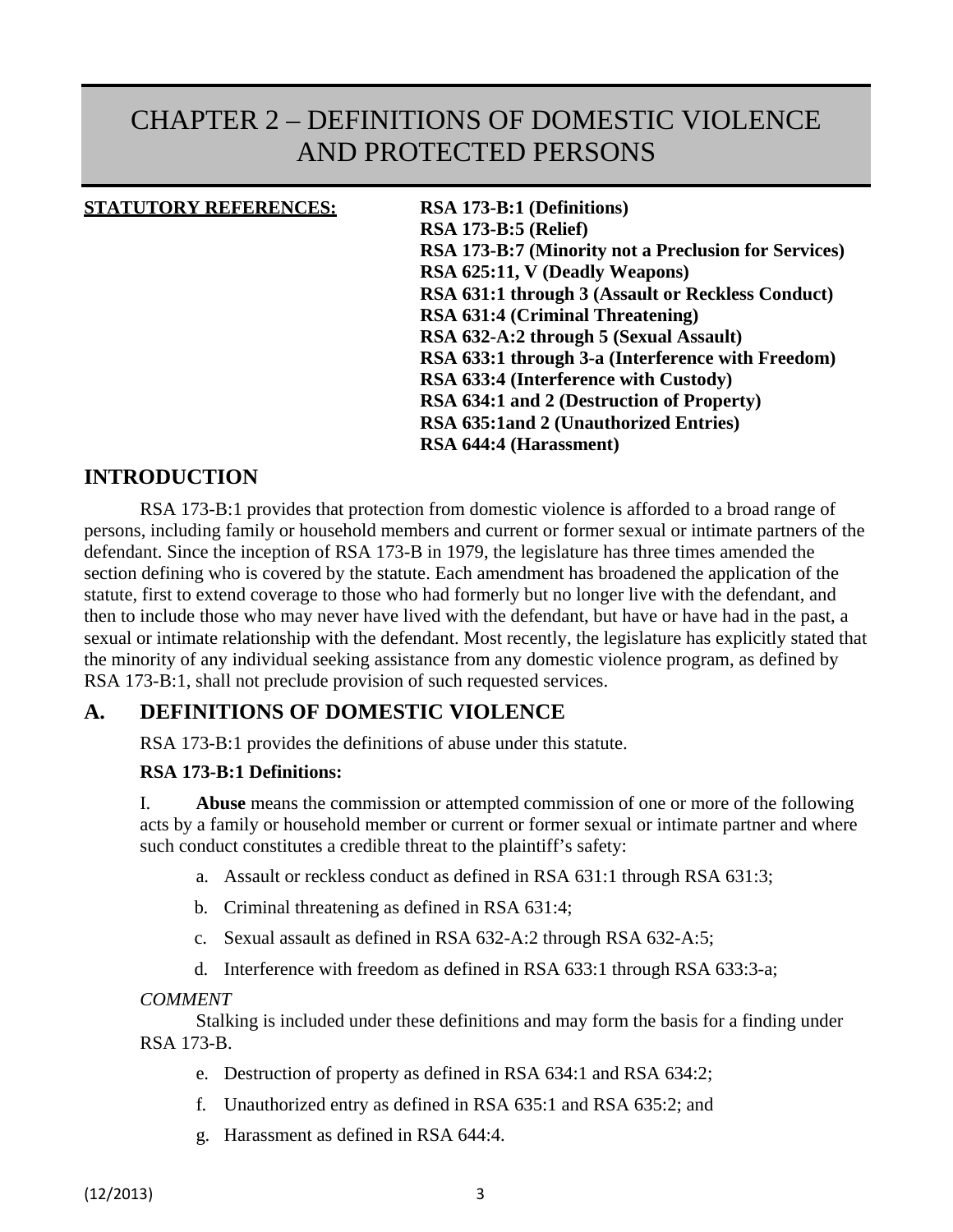## *COMMENT*

RSA 644:4 (e) includes as part of its definition, reference to interference with custody and kidnapping of a child as described in RSA 633:4.

## *COMMENT*

RSA 644:4, I(a) and (f) have been determined to be unconstitutional. *See* State v. Brobst, 151 NH 420 (2004) and State v. Pierce, 152 NH 790 (2005).

IV. **Contact** means any action to communicate with another either directly or indirectly, including, but not limited to, using any form of electronic communication, leaving items, or causing another to communicate in such fashion.

VI. **Cross orders for relief** means separate orders granted to parties in a domestic violence situation where each of the parties has filed a petition pursuant to this chapter on allegations arising from the same incident or incidents of domestic violence.

VII. **Deadly weapon** means **deadly weapon** as defined in RSA 625:11, V.

IX. **Domestic violence** means abuse as defined in RSA 173-B:1, I.

- X. **Family or household member** means:
	- a. Spouses, ex-spouses, persons cohabiting with each other, and persons who cohabited with each other but who no longer share the same residence.
	- b. Parents and other persons related by consanguinity or affinity, other than minor children who reside with the defendant.

XI. **Firearm** means any weapon, including a starter gun, which will or is designed to or may readily be converted to expel a projectile by force of gunpowder.

XII. **Foreign protective order** means an order enforceable under RSA 173-B:13.

XV. **Intimate partners** means persons currently or formerly involved in a romantic relationship, whether or not such relationship was ever sexually consummated.

XVI. **Mutual order for relief** means an order restraining both parties from abusing the other originating from a petition filed by one of the parties and arising from the same incident or incidents of domestic violence.

# **B. WHO MAY FILE A PETITION**

RSA 173-B:1, X sets forth the following classifications of people entitled to file petitions:

#### **1. spouses**;

#### **2. ex-spouses;**

## *COMMENT*

There is no indication that the legislature intended to limit the time after a divorce in which an ex-spouse is offered the protection of RSA 173-B. It is the fact of the previous relationship that entitles the person to protection and not the recency of that relationship.

#### **3. persons cohabiting with each other**;

## *COMMENT*

The legal definition of cohabitation suggests that the legislature intended to offer protection to those persons who are living together or have lived together as though a conjugal relationship exists, as distinguished from others who reside together as friends sharing an apartment or college roommates under a contractual arrangement.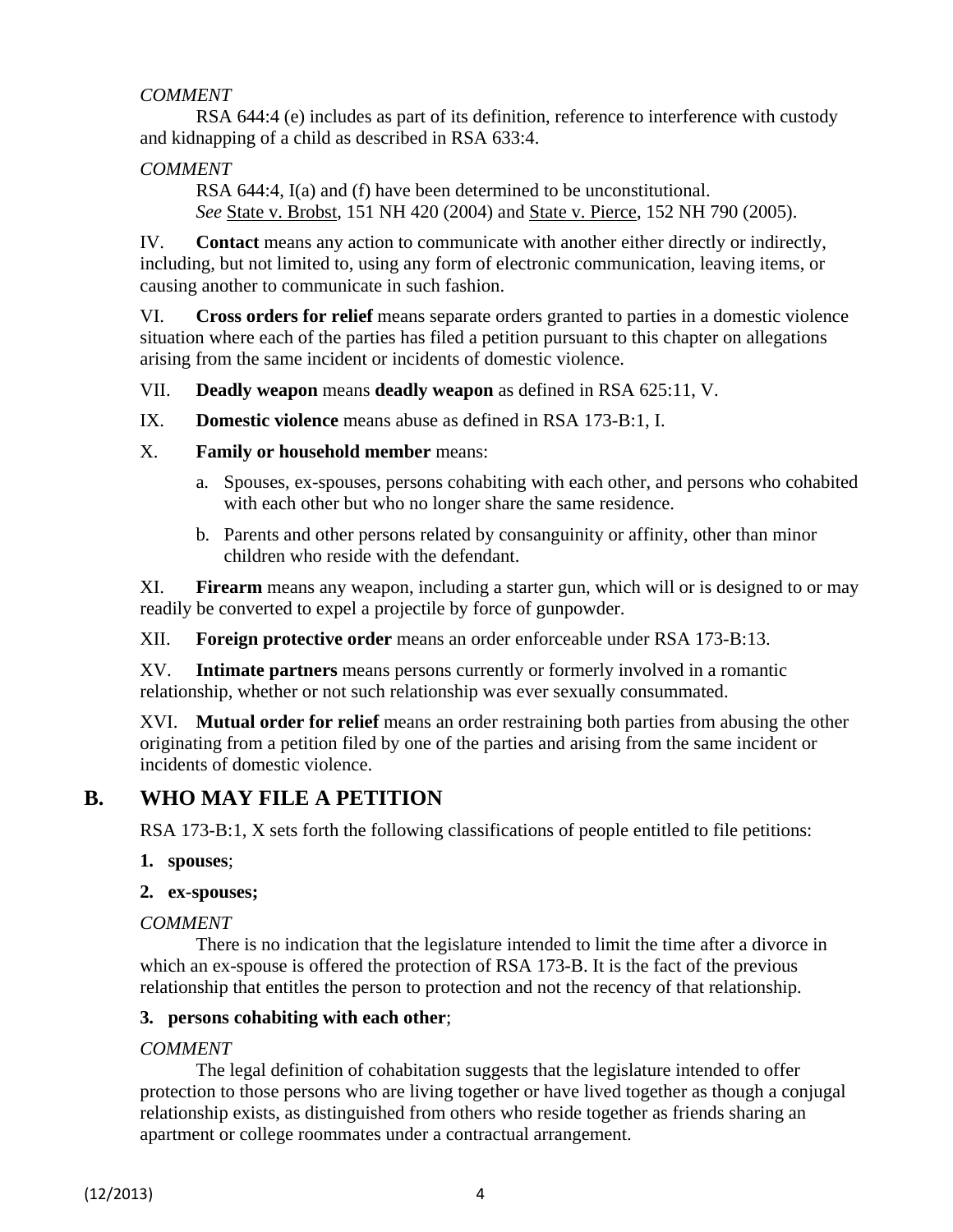#### **4. persons who cohabited with each other but who no longer share the same residence**;

#### *COMMENT*

No time frame is established by the legislature within which cohabitation must have ended in order to qualify for the protection of RSA 173-B.

#### **5. parents of the defendant**;

**NOTE**: Minor children and step-children of the defendant who are alleged to have been abused by the defendant are not entitled to be party plaintiffs under RSA 173-B. The appropriate mechanism for protection of children related to the defendant who are alleged to have been abused is RSA 169-C. However, children, step-children and children who are household members of any domestic violence plaintiff may be protected by a restraining order issued to that plaintiff by the court.

#### **6. persons related to the defendant by consanguinity**;

#### *COMMENT*

Consanguinity infers the having of blood of some common ancestor. The relationship may be lineal, that is, one which subsists between two persons of whom one is descended in a direct line from the other, such as between the son, father and the grandfather in the ascending line and between the father, son and grandson and so on downward in the descending line. Relationships of consanguinity may also be collateral, defined as the relationship between persons who descend from a common ancestor, but by different lines such as one's brothers and cousins. The statute makes no distinction between lineal and collateral consanguinity.

#### **7. persons related to the defendant by affinity**;

#### *COMMENT*

Affinity infers the connection or tie between one spouse and the blood relations of the other. Under the concept of affinity, a husband and wife are each related to the blood relations of the other spouse in the same degree as the latter, but the blood relations of one spouse are not regarded as related by reason of the marriage, to the blood relations of the other spouse. Also, the husband is not related by affinity to the wife. The statute is silent as to whether it covers former relationships of affinity. Whereas the statute does address former relationships between spouses as well as former relationships between intimate partners, it would seem that the omission from the statute of former relationships of affinity was purposeful and that coverage to those who enjoyed former relationships of affinity to the defendant would not be covered under RSA 173- B.

#### **8. current sexual partners**;

#### *COMMENT*

The statute does not require cohabitation between sexual partners nor imply that any more than a single act of sexual contact be required in order to entitle the partners to the protection afforded by RSA 173-B. The statute applies to gay, lesbian, bisexual and transgender relationships. The statute, however, infers that the relationship was voluntary, regardless of the duration, as distinguished from a situation where someone is sexually assaulted outside an existing relationship.

#### **9. former sexual partners**;

#### *COMMENT*

The legislature has not limited the time frame in which former sexual partners may seek the protection of RSA 173-B after the end of their sexual partnership.